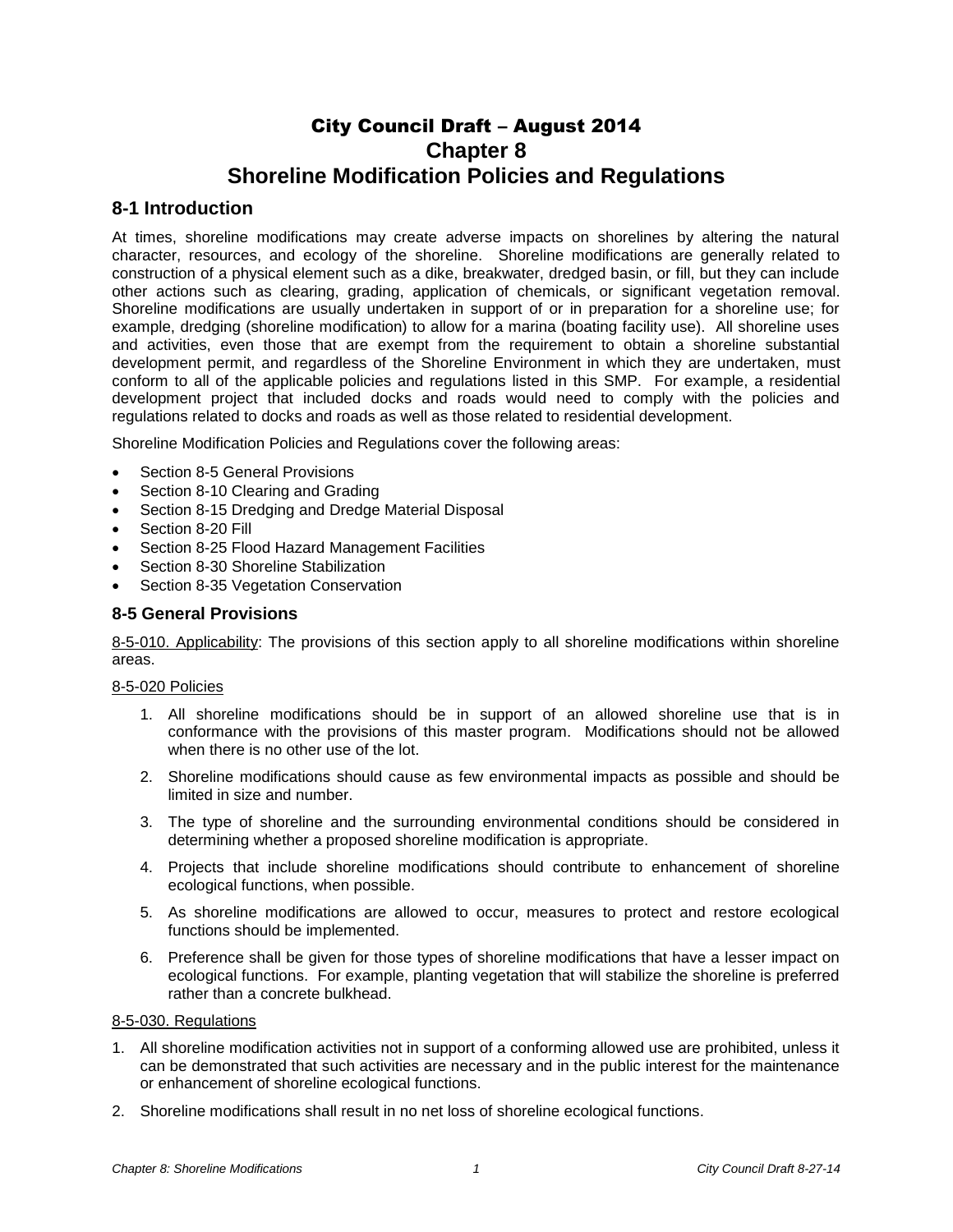- 3. Only shoreline modifications that are appropriate to the specific type of shoreline and environmental conditions shall be allowed. (See Table 9.3, Use-Related Development Standards)
- 4. Where a shoreline modification is authorized, the method that has the least impact on ecological function while achieving the purpose of the modification shall be used.
- 5. Shoreline modifications for non-water-dependent uses shall be allowed only if the net effect of the project over the whole site is to improve the ecological condition of the shoreline (i.e. another portion of the shoreline on the project site shall be ecologically enhanced to compensate for the shoreline modification).
- 6. Ecological impacts of shoreline modifications shall be mitigated to ensure no net loss of shoreline ecological functions. Mitigation measures shall be applied in the following sequence of steps listed in order of priority, with A. of this subsection being top priority:
	- A. Avoiding the impact altogether by not taking a certain action or parts of an action;
	- B. Minimizing impacts to the greatest extent possible by limiting the degree or magnitude of the action and its implementation by using appropriate technology or by taking affirmative steps to avoid or reduce impacts;
	- C. Mitigating the impact by repairing, rehabilitating, or restoring the affected environment;
	- D. Reducing or eliminating the impact over time by preservation and maintenance operations;
	- E. Compensating for the impact by replacing, enhancing degraded shorelines, or providing substitute resources or environments; and
	- F. Monitoring the mitigation actions and taking appropriate corrective measures.

In determining appropriate mitigation measures, lower priority measures shall be applied only where higher priority measures are determined to be infeasible or inapplicable. Mitigation shall be in compliance with Appendix A, Mitigation, as well as any specific mitigation standards required by the appropriate section of this SMP.

7. All shoreline modification activities must conform to the General Provisions (see Chapter 6) and the provisions for the appropriate Environment Designation (see Chapter 9) in this master program.

# **8-10. Clearing and Grading**

8-10-010. Applicability: Clearing and grading are activities associated with developing property for a particular use. Specifically, "clearing" means the destruction, uprooting, scraping, or removal of vegetative ground cover, shrubs, and trees. "Grading" means the physical manipulation of the earth's surface and/or surface drainage pattern without significantly adding or removing on-site materials. "Fill" means placement of dry fill on existing dry or wet areas and is addressed later in this chapter.

Clearing and grading are regulated because they may increase erosion, siltation, runoff, and flooding, change drainage patterns; reduce flood storage capacity; and damage habitat. All clearing and grading within areas under shoreline jurisdiction, even that which does not require a permit, must be consistent with the Shoreline Management Act, the State rules implementing the Act, and the goals, policies, and regulations of this Master Program. The Vegetation Conservation provisions later in this chapter have direct application to clearing and grading proposals.

## 8-10-020. Policies

- 1. Clearing and grading activities should only be allowed in association with an allowed shoreline use.
- 2. Clearing and grading in shoreline areas should be limited to the minimum necessary to accommodate permitted shoreline development.
- 3. Clearing and grading should be prohibited in required shoreline buffers, except for a 4'-wide path to provide access to a dock and reasonable access by property owners with disabilities.
- 4. All clearing and grading activities should be designed and conducted to minimize sedimentation and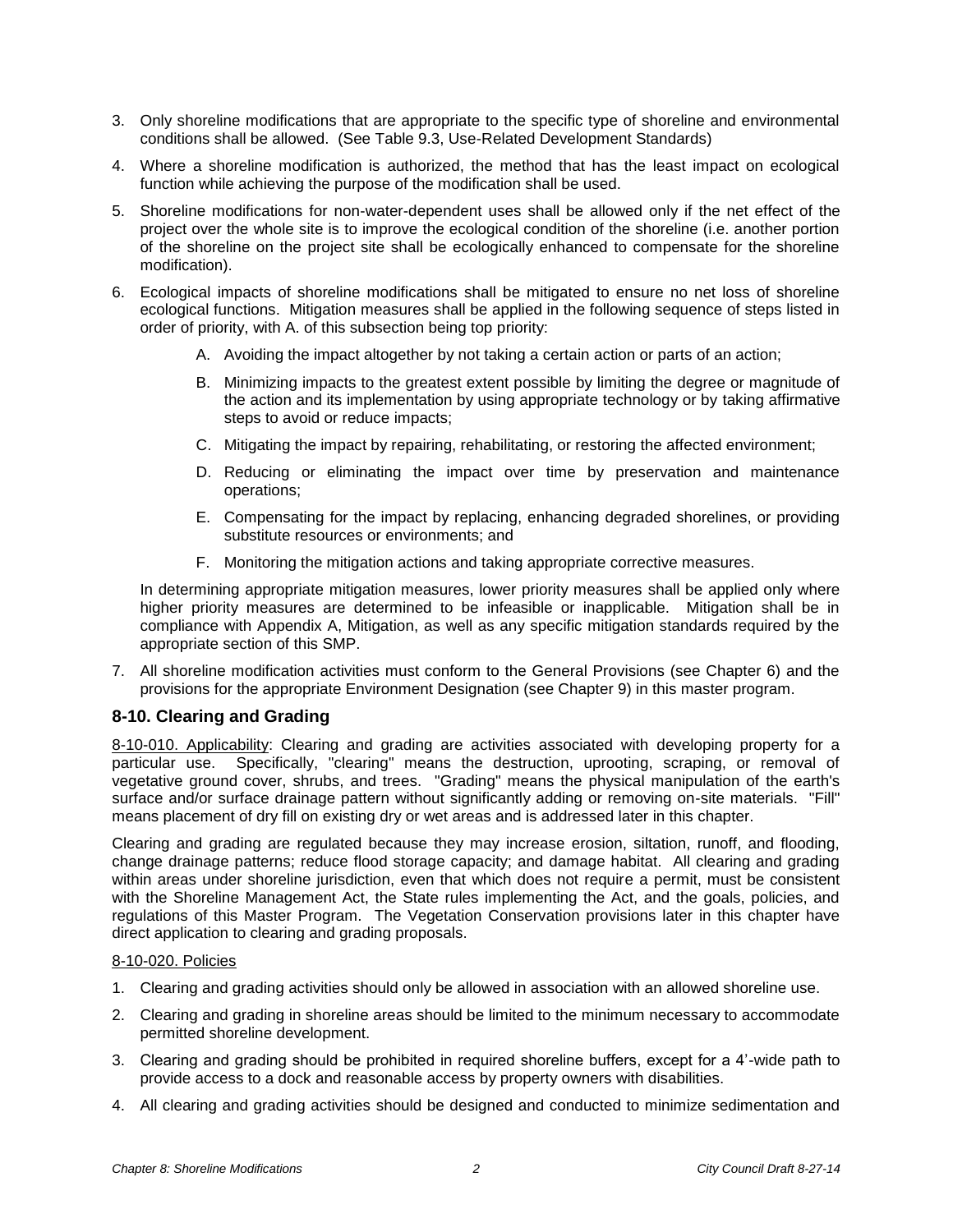impacts to shoreline ecological functions, including wildlife habitat functions and water quality. Negative environmental and shoreline impacts of clearing and grading should be avoided or minimized through proper site planning, construction timing and practices, vegetative stabilization or (where required) soft structural stabilization, use of erosion and drainage control methods, and by adequate maintenance.

- 5. For all clearing and grading proposals, a plan addressing species removal, re-vegetation, irrigation, erosion and sedimentation control, and other plans for protecting shoreline resources from harm should be required.
- 6. Cleared and disturbed sites remaining after completion of construction should be promptly restabilized, and should be replanted as soon as is practical with primarily native, self-sustaining plantings. Within the buffer, only native plants should be planted. If weather conditions preclude planting immediately after the completion of construction, replanting shall occur no later than the next planting season.
- 7. Restoration of disturbed areas is difficult in the Moses Lake area, due to the dry climate and abundant weed seeds. Avoiding disturbance is more effective and economical than restoration.

#### 8-10-030. Regulations

- 1. Since restoration is more difficult than avoiding the impact in the first place, all clearing and grading activities shall be limited to the minimum necessary for the intended development. The Vegetation Management provisions later in this chapter apply to all clearing and grading activities.
- 2. Clearing and Grading Plan
	- a. A clearing and grading plan shall be required for all development within shoreline jurisdiction, whether a shoreline permit is required or the project is exempt from a shoreline substantial development permit.
	- b. The clearing and grading plan shall address species removal, replanting, irrigation, erosion and sedimentation control, and plans for protecting shoreline resources from harm.
	- c. The plan must be approved by the City before any clearing or grading takes place.
	- 3. No clearing and grading activities shall take place unless associated with an approved shoreline development. Clearing and grading shall be addressed in the permit or exemption for the shoreline use or activity with which it is associated. No clearing or grading shall take place before the permit or exemption is issued.
	- 4. Immediately upon completion of the construction or maintenance activity, remaining cleared areas shall be restored to their pre-project condition, using compatible, self-sustaining vegetation.
		- a. If weather conditions at the time of year do not permit immediate restoration, replanting shall be completed during the next planting season.
		- b. A planting plan shall be submitted to the City for review and approval. If necessary, a temporary sterile certified weed-free cover crop (e.g., a sterile non-persistent member of the grass family such sterile Triticale, barley, or oats) shall be planted to prevent erosion during the establishment period; said cover crop shall be maintained until the permanent vegetation is sufficiently established to prevent erosion.
		- c. Replanted areas shall be maintained in accordance with the City's landscape maintenance requirements (MLMC Chapter 18.57.090). In the case of transportation, utility, or other capital facility construction, the agency or developer constructing or maintaining the facility shall also be responsible for maintaining the vegetation until it is established.
	- 5. All shoreline areas disturbed by transportation, utility, or other facility maintenance shall be restored to their pre-project condition, using compatible vegetation, immediately upon completion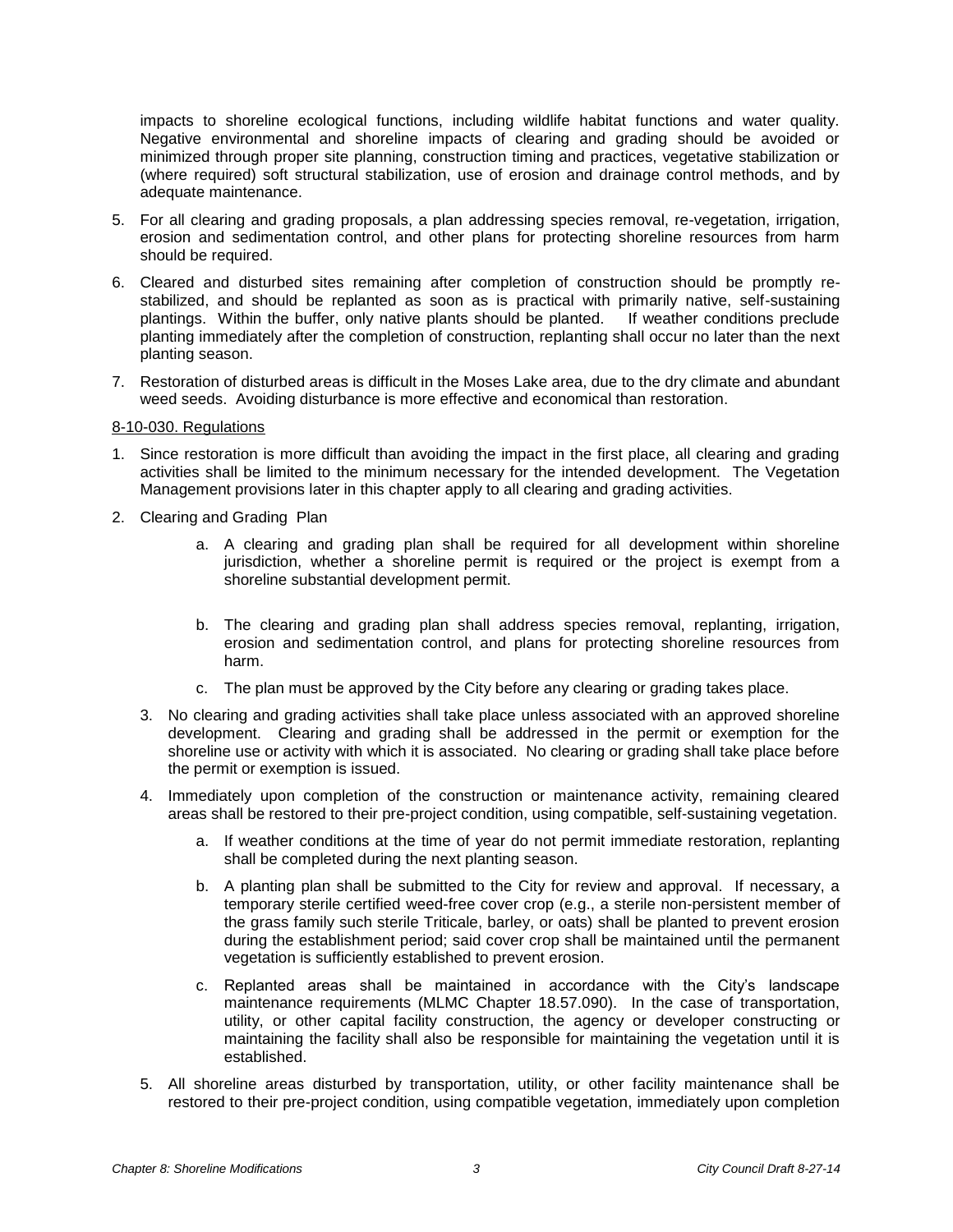of maintenance activity. The permit application submittal shall identify the size, location, and species of plants that will be used. The agency or developer maintaining the facility shall also be responsible for maintaining the vegetation until it is established.

- 6. Clearing by hand-held equipment of invasive non-native vegetation on the State Noxious Weed List is permitted in shoreline areas provided the disturbed area is promptly replanted with vegetation from the recommended list.
- 7. All shoreline development and activity shall use effective measures to minimize increases in surface water runoff and sedimentation that may result from clearing and grading activity, in compliance with the Eastern Washington Stormwater Manual. With the required clearing and grading plan submittal, the applicant must include in the proposal the methods that will be used to control, treat, and release runoff so that receiving water quality and shore properties and features shall not be adversely affected. Such measures may include but are not limited to dikes, berms, catch basins or settling ponds, installation and maintenance of oil/water separators, grassy swales, interceptor drains, and landscaped buffers.
- 8. Soil stabilization associated with clearing and grading shall, whenever feasible, use bioengineering or other soft stabilization techniques.
- 9. Any significant placement of materials from off of the site, or substantial creation or raising of dry upland, shall be considered filling and shall comply with the fill provisions of Chapter 8, Modification Activities.
- 10. Before any clearing or grading takes place on a site, sediment control measures such as silt fences, sand bags, or other approved measures shall be in place to protect the lake, shoreline, and any wetlands from sedimentation during construction. Sediment control measures shall be inspected after every runoff event and at least once per month and shall be maintained when necessary to ensure proper functioning.

# **8-15. Dredging and Dredge Material Disposal**

8-15-010. Applicability: Dredging is the removal or displacement of earth or sediments such as gravel, sand, mud, silt, and/or other materials or debris from any water body or associated shoreline or wetland. Dredging is stringently regulated, since uncoordinated, piecemeal dredging in one area of the lake can have serious impacts on other areas. Dredging is normally done for specific purposes such as constructing or maintaining navigation channels, or marinas, for installing pipelines or cable crossings, or for dike or drainage system repair and maintenance. Dredge material disposal is the depositing of dredge materials on land or into water bodies for the purposes of either creating new lands or disposing of the byproducts of dredging. Dredge material disposal within shoreline jurisdiction is also subject to the filling provisions found later in this chapter.

## 8-15-020. Policies

- 1. New development should be sited and designed to avoid or, if that is not possible, to minimize the need for new and maintenance dredging.
- 2. Dredging and dredge material disposal should be located and conducted in a manner that minimizes damage to existing ecological functions and processes, including those in the area to be dredged, at the dredge material disposal site, and in other parts of the watershed. Impacts that cannot be avoided should be mitigated in a manner that assures no net loss of shoreline ecological functions.
- 3. Dredging of bottom materials for the primary purpose of obtaining material for fill or other purposes should be prohibited, except when the material is necessary for the restoration of ecological functions.
- 4. Dredging operations should be planned and conducted to minimize interference with water and shoreline uses, properties, and values.
- 5. Dredging for the purpose of establishing, expanding, or relocating or reconfiguring navigation channels and basins should be allowed where necessary for assuring safe and efficient accommodation of existing navigational uses, and then only when significant ecological impacts are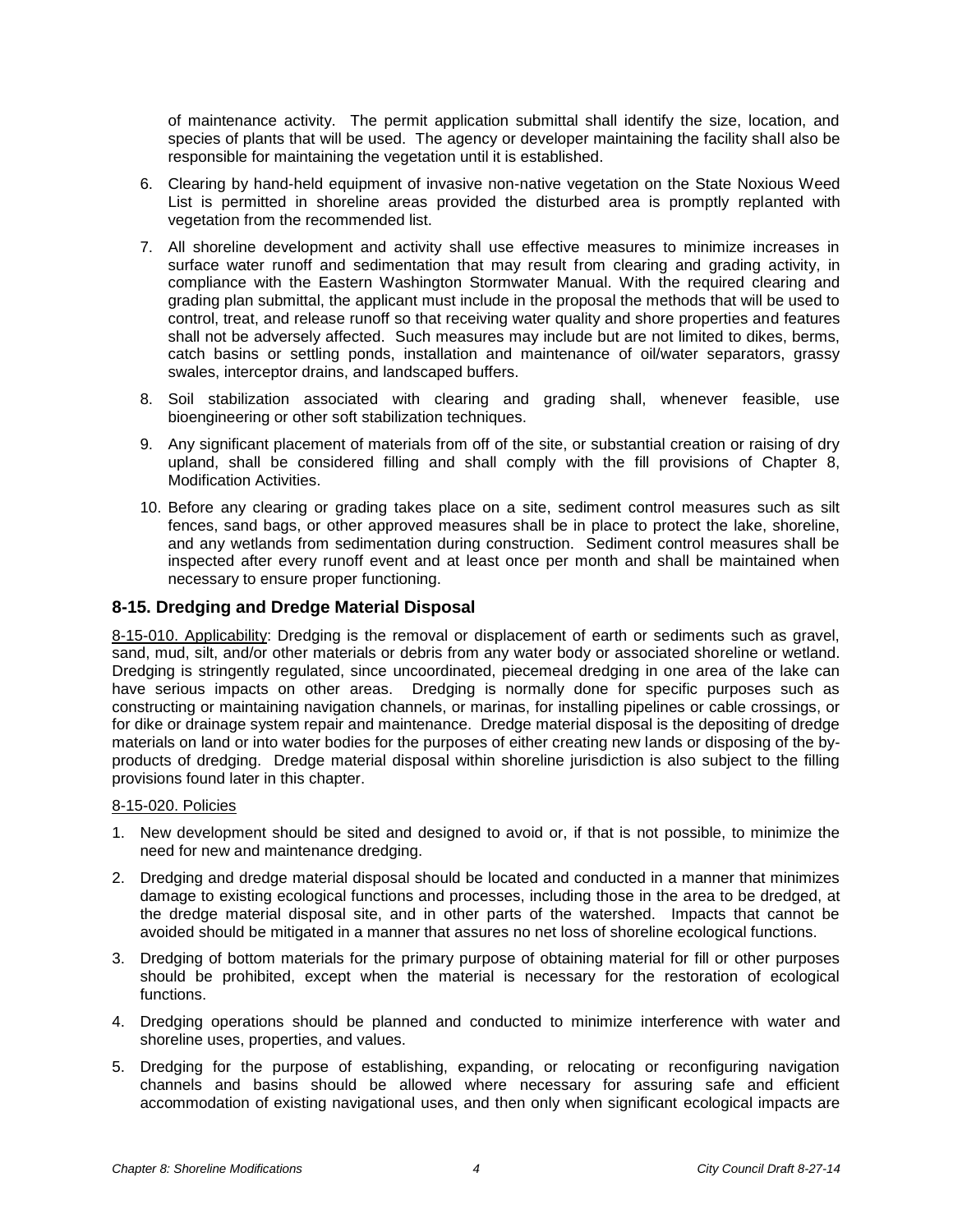minimized and when mitigation is provided.

- 6. Maintenance dredging of established navigation channels and basins should be restricted to maintaining previously dredged and/or existing authorized location, depth, and width.
- 7. Dredge material disposal in water bodies should be discouraged, except for habitat improvement or where depositing dredge material on land would be more detrimental to shoreline resources than deposition in water areas.
- 8. Where dredge material has suitable organic and physical properties, dredging operations should be encouraged to recycle dredged material for beneficial use in enhancement of beaches that provide public access, habitat creation or restoration, aggregate, or clean cover material at a landfill.
- 9. All sediment management and dredging should be carried out in a coordinated, well-planned manner.
- 10. Sediment management and dredging should be planned and conducted to optimize ecological function, while accommodating recreational navigation where possible.
- 11. Dredging should improve fish and wildlife habitat.
- 12. Dredging should not result in increased shoreline erosion.
- 13. Dredging should not impact benthic macroinvertebrates, which are important forage for the lake's fish and migrating birds.
- 14. Dredging should not result in reduction of the area of existing native emergent vegetation, such as bulrush, or area where bulrush should be able to occur but have been removed.

#### 8-15-030. Regulations–Dredging

- 1. Dredging shall only be permitted as part of the implementation of the Sediment Management element of the Restoration Plan (Chapter 11 of this Shoreline Master Program). The City shall require and use the following information in its review of shoreline dredging and dredge material disposal proposals:
	- a. A description of the purpose of the proposed dredging and analysis of compliance with the policies and regulations of this SMP.
	- b. A detailed description of the existing physical character, shoreline geomorphology, and biological resources provided by the area proposed to be dredged, including:
	- 1. A site plan map outlining the perimeter of the proposed dredge area. The map must also include the existing bathymetry (water depths that indicate the topography below the OHWM) and have data points at a minimum of 2' depth increments.
	- 2. A critical areas report.
	- 3. A mitigation plan if necessary to address any identified adverse impacts on ecological functions or processes.
	- 4. Information on stability of areas adjacent to proposed dredging and spoils disposal areas.
	- c. A detailed description of the physical, chemical, and biological characteristics of the dredge material to be removed, including:
	- 1. Physical analysis of material to be dredged (material composition and amount, grain size, organic material present, source of material, etc.
	- 2. Chemical analysis of material to be dredged (volatile solids, chemical oxygen demand (COD), grease and oil content; mercury, lead, and zinc content, etc.
	- 3. Biological analysis of material to be dredged.
	- d. A description of the method of materials removal, including facilities for settlement and movement.
	- e. Dredging procedure, including the length of time it will take to complete dredging, method of dredging, and amount of materials removed.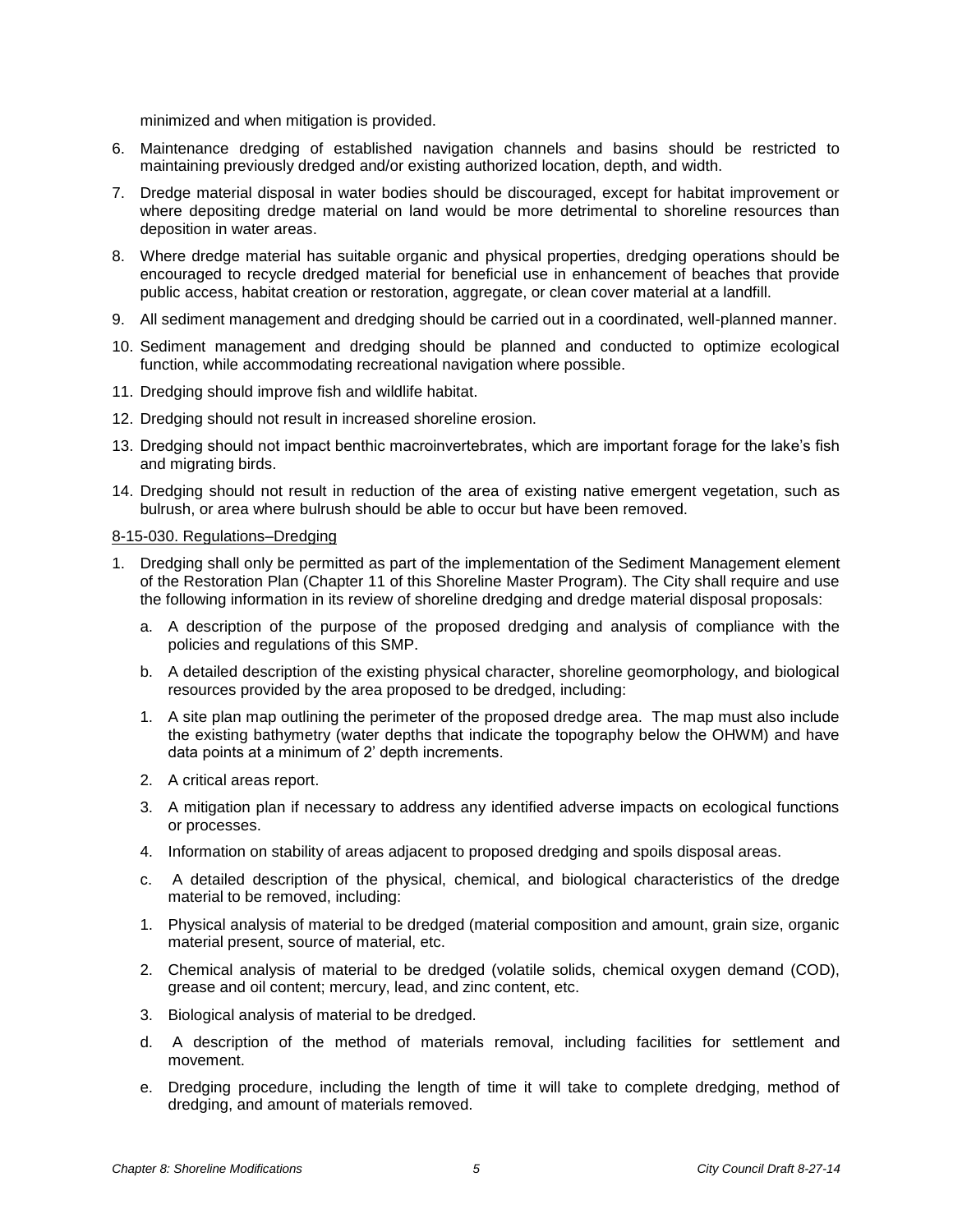- f. Frequency and quantity of project maintenance dredging.
- g. Detailed plans for dredge spoil disposal, including specific land disposal sites and relevant information on the disposal site, including but not limited to:
- 1. Dredge material disposal area.
- 2. Physical characteristics including location, topography, existing drainage patterns, surface and ground water.
- 3. Size and capacity of disposal site.
- 4. Means of transportation to the disposal site.
- 5. Proposed dewatering and stabilization of dredged material.
- 6. Methods of controlling erosion and sedimentation.
- 7. Future use of the site and conformance with land use policies and regulations.
- 8. Total estimated initial dredge volume.
- 9. Plan for disposal of maintenance spoils for at least a 20-year period, if applicable.
- 10. Hydraulic modeling studies sufficient to identify existing geohydraulic patterns and probable effects of dredging.
- 2. In evaluating permit applications for any dredging project, the Planning Commission shall consider the need for and adverse effects of the initial dredging, subsequent maintenance dredging, and dredge disposal. Dredging and dredge material disposal shall only be permitted where it is demonstrated that the proposed actions will not:
	- a. Result in significant and/or on-going damage to water quality, fish, or other biological elements;
	- b. Adversely alter natural drainage and circulation patterns, or significantly reduce flood storage capacities;
	- c. Affect slope stability; or
	- d. Otherwise damage shoreline or aquatic resources.
- 3. Proposals for dredging and dredge disposal shall include all feasible mitigation measures to protect fish and wildlife habitat and minimize adverse impacts such as turbidity; release of nutrients, heavy metals, sulfides, organic materials, or toxic substances; dissolved oxygen depletion; or disruption of food chains.
- 4. Dredging waterward of the ordinary high water mark shall be permitted only:
	- a. For navigation or navigational access;
	- b. In conjunction with a water-dependent use of water bodies or adjacent shorelands;
	- c. As part of the Sediment Management element in the Restoration Plan (Chapter 11) that has been developed by the City, Moses Lake Irrigation and Rehabilitation District, Washington Department of Fish and Wildlife, and other stakeholders and entities, and has been accepted by the Washington Department of Fish and Wildlife or other agency with jurisdiction;
	- d. To improve water quality;
	- e. In conjunction with a bridge or a navigational channel or structure for which there is a documented public need and where other feasible sites or routes do not exist; or
	- f. To improve water flow and/or manage flooding only when consistent with an approved flood and/or stormwater comprehensive management plan.
- 5. When dredging is permitted, the dredging shall be the minimum necessary to accommodate the proposed use.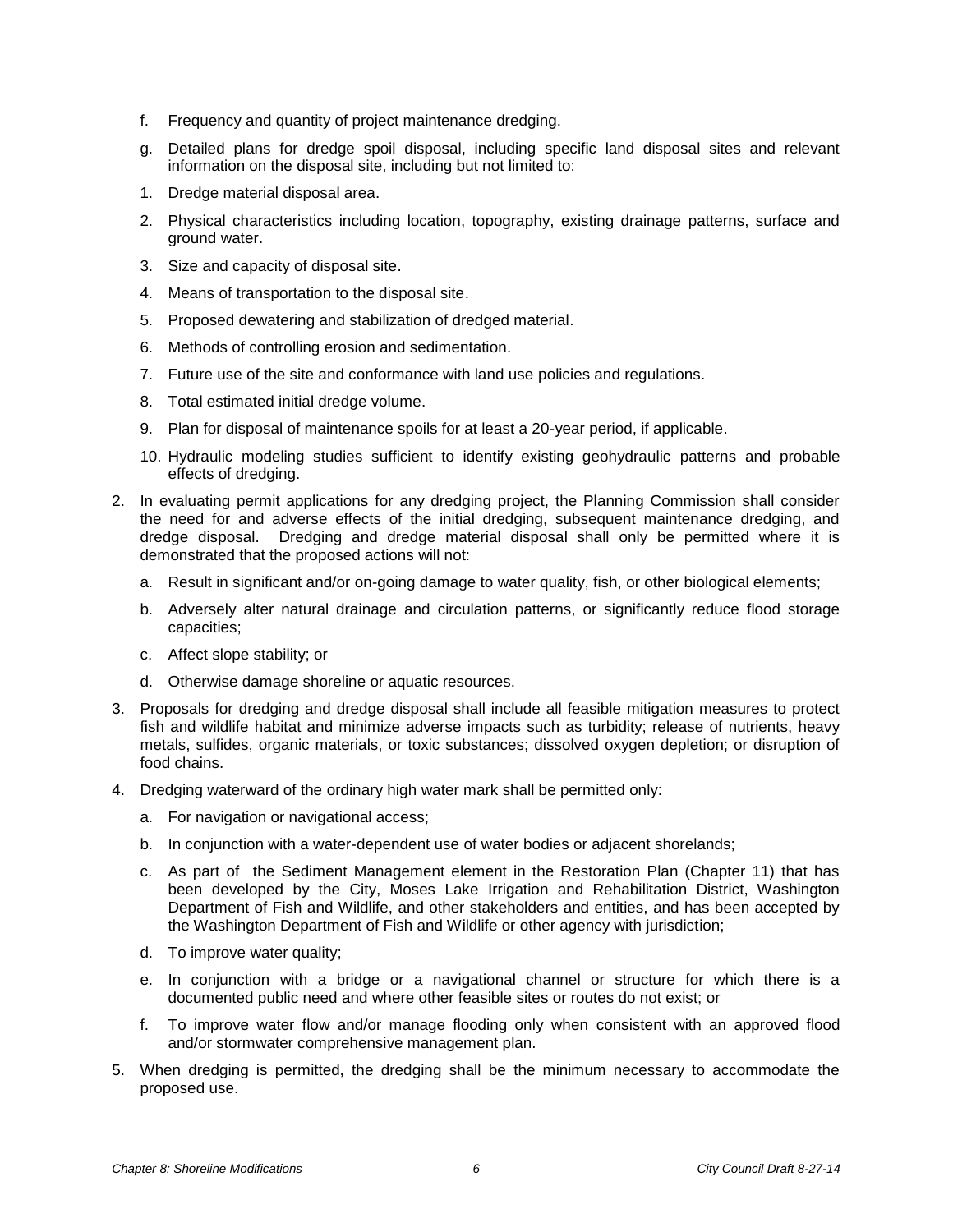- 6. Any impacts of dredging that cannot be avoided shall be mitigated in a manner that assures no net loss of shoreline ecological functions.
- 7. Dredging shall use techniques that cause the minimum dispersal and broadcast of bottom material.
- 8. Dredging for the primary purpose of obtaining material for fill is prohibited, except when the material is necessary for the restoration of ecological functions. When allowed, the site where the fill is to be placed must be located waterward of the ordinary high-water mark. The project must be associated with a significant habitat enhancement project.
- 9. Dredging upland of the ordinary high water mark to construct canals or basins for boat moorage or launching, water ski landings, swimming holes, and similar uses is prohibited.

## 8-15-040. Regulations–Dredge Material Disposal

- 1. Disposal of dredged materials shall be accomplished at approved contained upland sites.
- 2. Depositing dredge materials in water areas shall be allowed only by conditional use permit, and only for improving fish and wildlife habitat as part of the sediment management element of the Restoration Plan in Chapter 11 of this Shoreline Master Program.
- 3. Land disposal sites shall be replanted as soon as feasible, and in no case later than the next planting season, in order to retard wind and water erosion and to restore the wildlife habitat value of the site. Vegetation from the recommended list (see Chapter 14) or other species authorized by the City shall be used. Native plants are preferred. Plants that may compromise shoreline values shall be prohibited. The permit application submittal shall identify the size, location, and species of plants that will be used. The agency or developer responsible for the land disposal shall also be responsible for maintaining the vegetation until it is established.
- 4. Proposals for disposal in shoreline areas must show that the site will ultimately be suitable for a use permitted by this master program.

# **8-20. Fill**

8-20-010. Applicability: Fill is the addition of soil, sand, rock, gravel, sediment, earth retaining structure, or other material to an area waterward of the ordinary high water mark, in wetlands, or on shorelands in a manner that raises the elevation or creates dry land. Fill does not include sanitary landfills for the disposal of solid waste, which are prohibited in shoreline jurisdiction except for temporary trash receptacles at commercial and public park developments.

## 8-20-020. Policies

- 1. Fills waterward of the ordinary high water mark should be allowed only when necessary to facilitate water-dependent and/or public access uses that are consistent with this master program.
- 2. Shoreline fills should be designed and located so that there will be no significant damage to existing ecological systems or natural resources, and no alteration of local currents, surface water drainage, or flood waters that would result in a hazard to adjacent life, property, or natural resource systems.
- 3. In evaluating fill projects, such factors as potential and current public use of the shoreline and water surface area, navigation, water flow and drainage, water quality, and habitat should be considered and protected to the maximum extent feasible.
- 4. The perimeter of any fill should be designed to avoid or eliminate erosion and sedimentation impacts, both during initial fill activities and over time. Natural-appearing and self-sustaining control methods are preferred over structural methods.
- 5. Where permitted, fills should be the minimum necessary to provide for the proposed use and should be permitted only when they are part of a specific development proposal that is permitted by this master program. Placing fill in water bodies or wetlands to create usable land should be prohibited.

## 8-20-030. Regulations

1. The City shall require and use the following information in its review of fill proposals: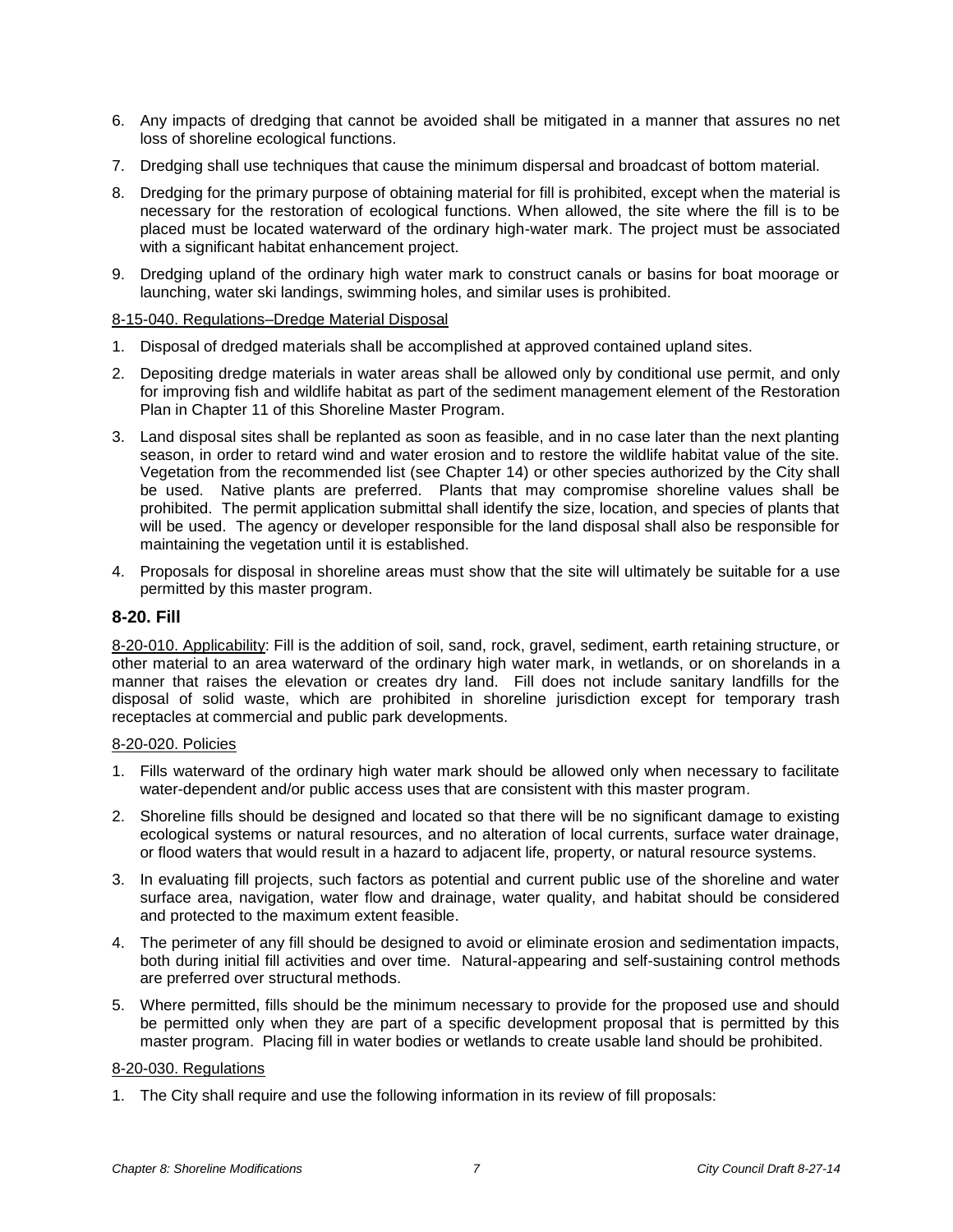- a. Proposed use of the fill area.
- b. Physical, chemical, and biological characteristics of the fill material.
- c. Source of the fill material.
- d. Method of placement and compaction.
- e. Location of fill relative to existing drainage patterns and wetlands.
- f. Location of the fill perimeter relative to the ordinary high water mark.
- g. Perimeter erosion control or stabilization measures.
- h. Type of surfacing and runoff control devices.
- 2. Fill waterward of the ordinary high water mark or in wetlands shall only be permitted as a conditional use, and only for one of the following purposes. Fill in wetlands must comply with the wetlands provisions in Chapter 6 of this SMP.
	- a. In conjunction with a water-dependent or public use permitted by this master program.
	- b. In conjunction with a bridge or navigational structure for which there is a demonstrated public need (based on the City's *Comprehensive Plan*) and where no feasible upland sites, design solutions, or routes exist.
	- c. As part of an approved beach restoration project.
	- d. For fisheries, aquaculture, or wildlife enhancement projects.
- 3. Pier or pile support shall be utilized whenever feasible in preference to filling. Fills for approved road development in floodways or wetlands shall be permitted only if pile or pier supports are proven infeasible.
- 4. Fills are prohibited in floodplains except where it can be clearly demonstrated that the geohydraulic characteristics and floodplain storage capacity will not be altered to cause increased flood hazard or other damage to life or property. Fills are prohibited in floodways, except when approved by conditional use permit and where required in conjunction with a proposed water-dependent or other use, as specified in Regulation 2 above.
- 5. Fills shall be permitted only when it is demonstrated that the proposed action will not:
	- a. Result in significant damage to water quality or fish and wildlife habitat;
	- b. Adversely affect natural drainage and circulation patterns or significantly reduce flood water capacities;
	- c. Affect slope stability; or
	- d. Otherwise damage shoreline or aquatic resources.
- 6. Fills shall be allowed only as part of a specific proposal for a use or activity that is permitted by this master program.

## 8-20-040. Regulations–Design and Construction

- 1. Where fills are permitted, the fills shall be the minimum necessary to accommodate the proposed use.
- 2. Fills shall be designed, constructed, and maintained to prevent, minimize, and control all material movement, erosion, and sedimentation from the affected area. Perimeters of permitted fill projects shall be designed and constructed with silt curtains, vegetated buffer areas, or other methods, and shall be adequately sloped to prevent erosion and sedimentation both during initial fill activities and afterwards. Such containment practices shall occur during the first growing season following completion of the fill. The design shall incorporate natural-appearing and self-sustaining control methods unless they can be demonstrated to be infeasible due to existing environmental conditions such as currents and weather.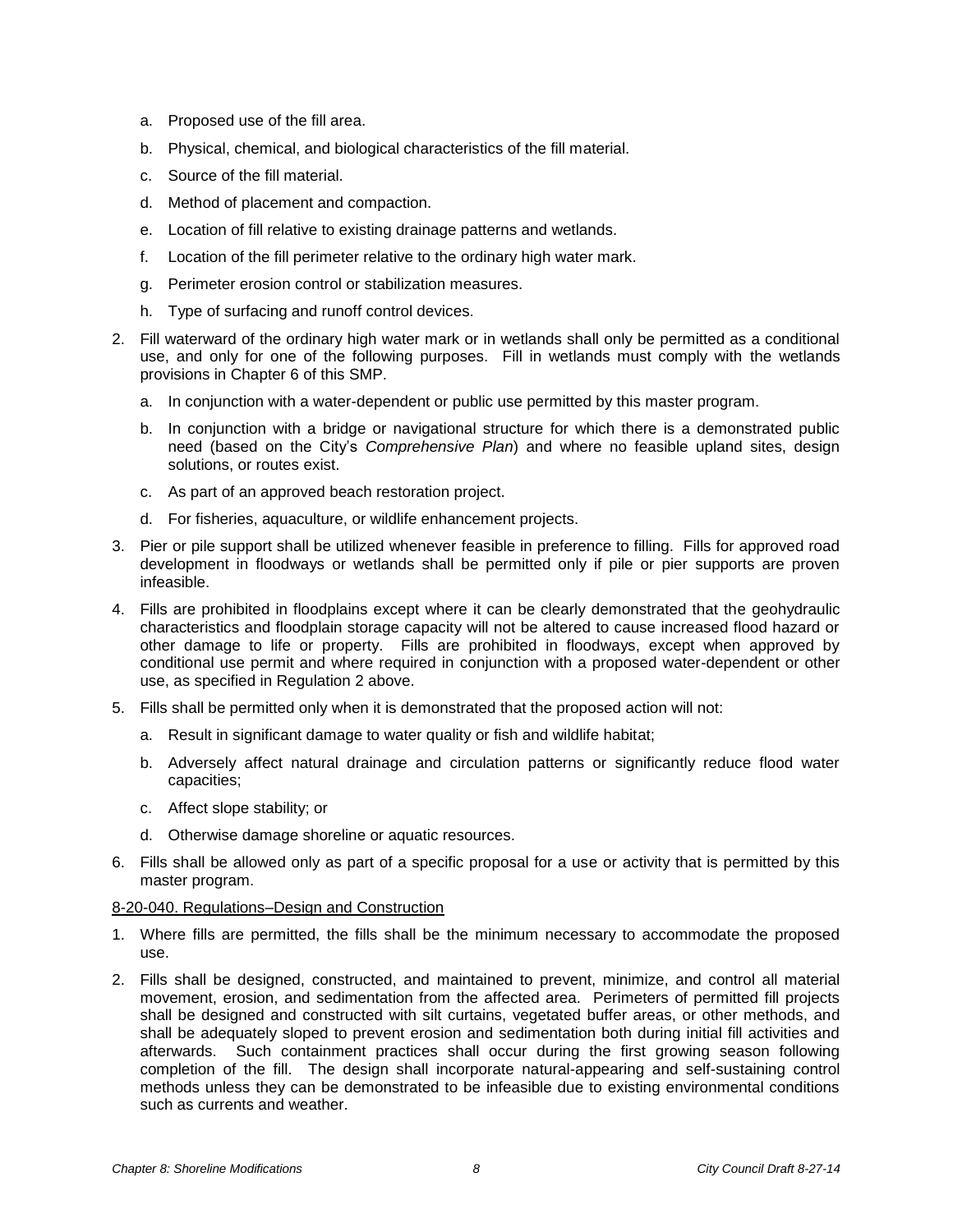- 3. Fill materials shall be sand, gravel, rock, soil, or similar materials. Use of polluted dredge spoils, solid waste, and sanitary landfill materials is prohibited.
- 4. Fills shall be designed to allow surface water penetration into ground water supplies where such conditions existed prior to fill. Fills shall not be permitted in aquifer recharge areas if they would have the effect of preventing percolation of the water.
- 5. The timing of fill construction shall be regulated to result in no net loss of shoreline ecological functions, including water quality and aquatic life.
- 6. Fill on dry land shall not result in substantial changes to patterns of surface water drainage from the project site and onto adjacent properties; within shoreline areas; into aquatic areas; or onto steep slopes or other erosion hazard areas.

# **8-25. Flood Hazard Management**

8-25-010. Applicability: Flood hazard management projects are those actions taken with the primary purpose of preventing or minimizing damage caused by flooding.

## 8-25-020. Policies

1. Construction should not be allowed in flood hazard areas.

# 8-25-030. Regulations

- 1. All flood hazard management projects shall comply with Moses Lake Municipal Code 18.53, Flood Hazard Areas and with the General Regulations for Frequently Flooded Areas.
- 2. Environment-specific regulations: flood hazard management projects shall comply with the environment-specific requirements in Chapter 9.

# **8-30. Shoreline Stabilization**

8-30-010-A. Applicability: Shoreline stabilization includes actions taken primarily to address erosion impacts to upland property and improvements caused by current, wake, or wave action. Those actions include structural, nonstructural, and vegetative methods.

8-30-010-B. Structural stabilization may be "hard" or "soft." "Hard" structural stabilization measures refer to those with solid, hard surfaces, such as concrete bulkheads, which deflect rather than absorb wave energy, while "soft" stabilization, such as biotechnical stabilization, which employs plant materials, rolled erosion control and soil engineering fabrics, and similar structural materials to absorb wave energy and restore the function of a natural shoreline. Generally, the harder the stabilization measure, the greater the impact on shoreline processes, including sediment transport, geomorphology, and biological functions. Hard shoreline stabilization methods also result in vegetation removal and damage to nearshore habitat and shoreline corridors.

8-30-010-C. Human use of the shoreline has typically led to hardening of the shoreline for various reasons, including reduction of erosion, providing useful space at the shore, or providing access to docks. The impacts of hardening any one property may be minimal, but cumulatively the impact of shoreline hardening is significant. Hard structures, especially vertical walls, often create conditions that lead to the failure of the structure. Over time, the substrate of the shoreline coarsens and scours down to bedrock. The footings of the bulkhead are exposed, leading to undermining and failure.

8-30-010-D. The following methods of shoreline stabilization are organized from "biotechnical" to "hard structural". The use of biotechnical stabilization is required, unless this design method has been found technically not feasible by a qualified expert such as a soil bioengineering practitioner.

- 1. Biotechnical or Soil Bioengineering:
- biotechnical measures as described above
- 2. "Hard Structural"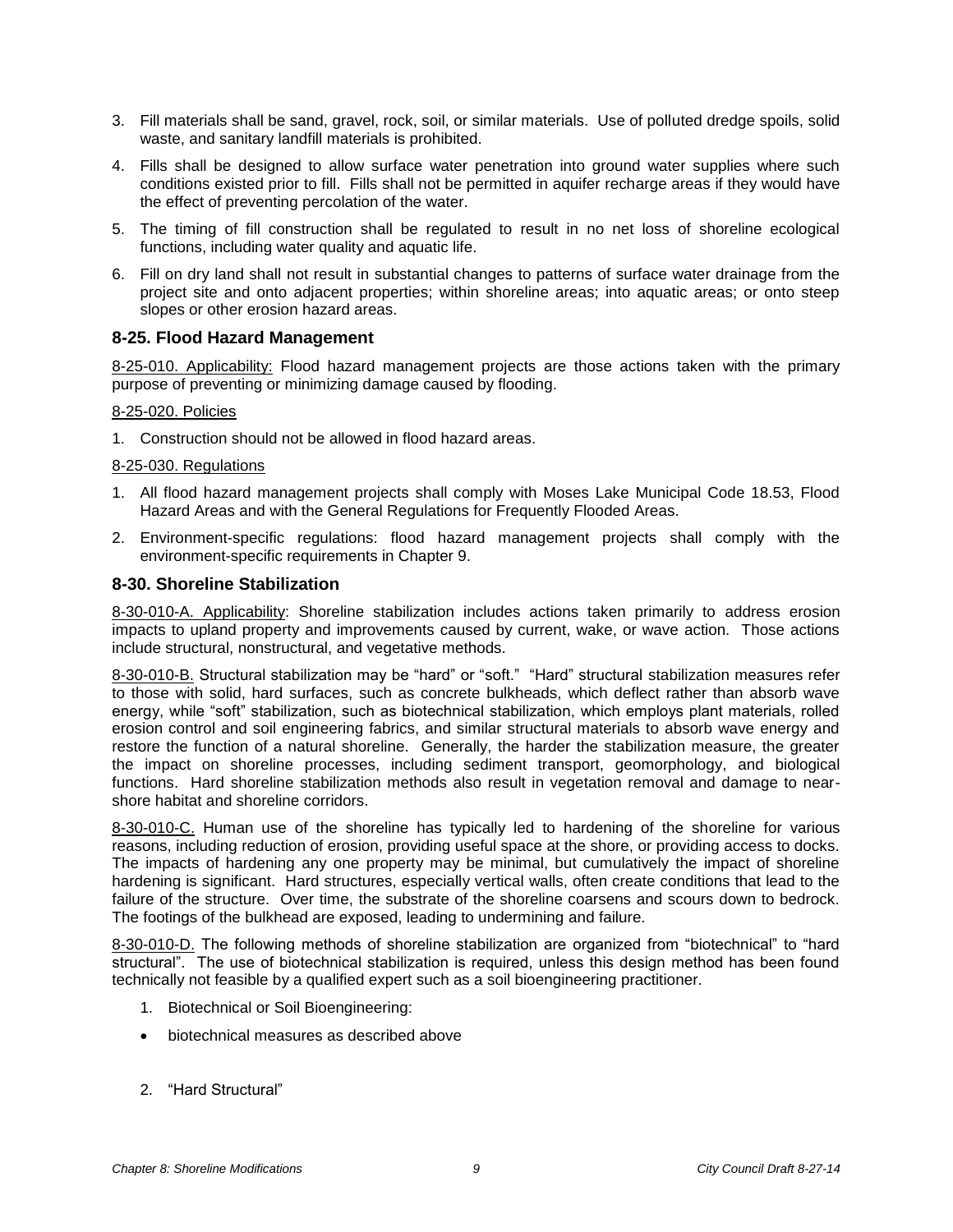- a. riprap
- b. retaining walls (sheet piling, concrete, etc.)
- c. bulkheads (sheet piling, concrete, etc.)

8-30-010-E. Non-structural methods include building setbacks, ground water management, and planning and regulatory measures to avoid the need for structural stabilization.

8-30-010-F. Vegetative methods include re-vegetation and vegetation enhancement. In addition, vegetation is often used as part of structural stabilization methods; it is always part of biotechnical stabilization. For the purposes of this section, vegetative methods are considered to include only revegetation and vegetation enhancement.

Note: Additional regulations for bulkheads and riprap are found in a separate section, below. Bulkheads and riprap must meet the provisions of both sections.

#### 8-30-020. Policies

- 1. Stabilization measures should be designed, located, and constructed primarily to prevent damage to existing development.
- 2. No structural stabilization measures should be allowed for a vacant lot.
- 3. New development should be located and designed to eliminate the need for future shoreline stabilization.
- 4. Shoreline vegetation, both on the bank and in the water, is very effective at stabilizing shorelines. For this reason, property owners are strongly encouraged to protect existing shoreline vegetation and restore it where it has been removed. Preserving and restoring shoreline vegetation should be the preferred method of shoreline stabilization.
- 5. Structural solutions to shoreline erosion should be allowed only if non-structural and vegetative methods would not be able to reduce existing or ongoing damage. The "softest" structural stabilization that will be effective should be used.
- 6. Public projects should be models of good shoreline stabilization design and implementation.
- 7. Shoreline stabilization shall not be allowed for new uses if it would cause a net loss of shoreline ecological functions on the site, within the city, or within the watershed; or if it would cause significant ecological impacts to adjacent properties or shoreline areas. Those impacts include accelerated erosion of adjacent properties caused by the stabilization measures.

#### 8-30-030. Regulations

- 1. New structural stabilization measures shall not be allowed except to protect or support an existing or approved use, or for the restoration of ecological functions, or for hazardous substance remediation projects pursuant to RCW 70.105D, when non-structural or vegetative methods are not feasible or are not sufficient. New or enlarged "hard" stabilization methods shall not be allowed unless there is conclusive evidence, documented by a geotechnical analysis, that the primary structure or water dependent use is in danger from shoreline erosion caused by current or waves, and that the proposed "hard" stabilization measure is the least impacting method that will protect the structure. Use of shoreline stabilization measures to create usable land is prohibited.
- 2. New non-water-dependent uses, including single-family residences, that includes structural shoreline stabilization shall not be allowed unless all of the following conditions apply:
	- a. The need to protect the use from destruction due to erosion caused by natural processes, such as currents and waves, is demonstrated through a geotechnical report.
	- b. The erosion is not being caused by upland conditions, such as drainage and the loss of vegetation.
	- c. Non-structural measures (such as placing the use farther from the shoreline), vegetative methods, or installing on-site drainage improvements, are not feasible or not sufficient.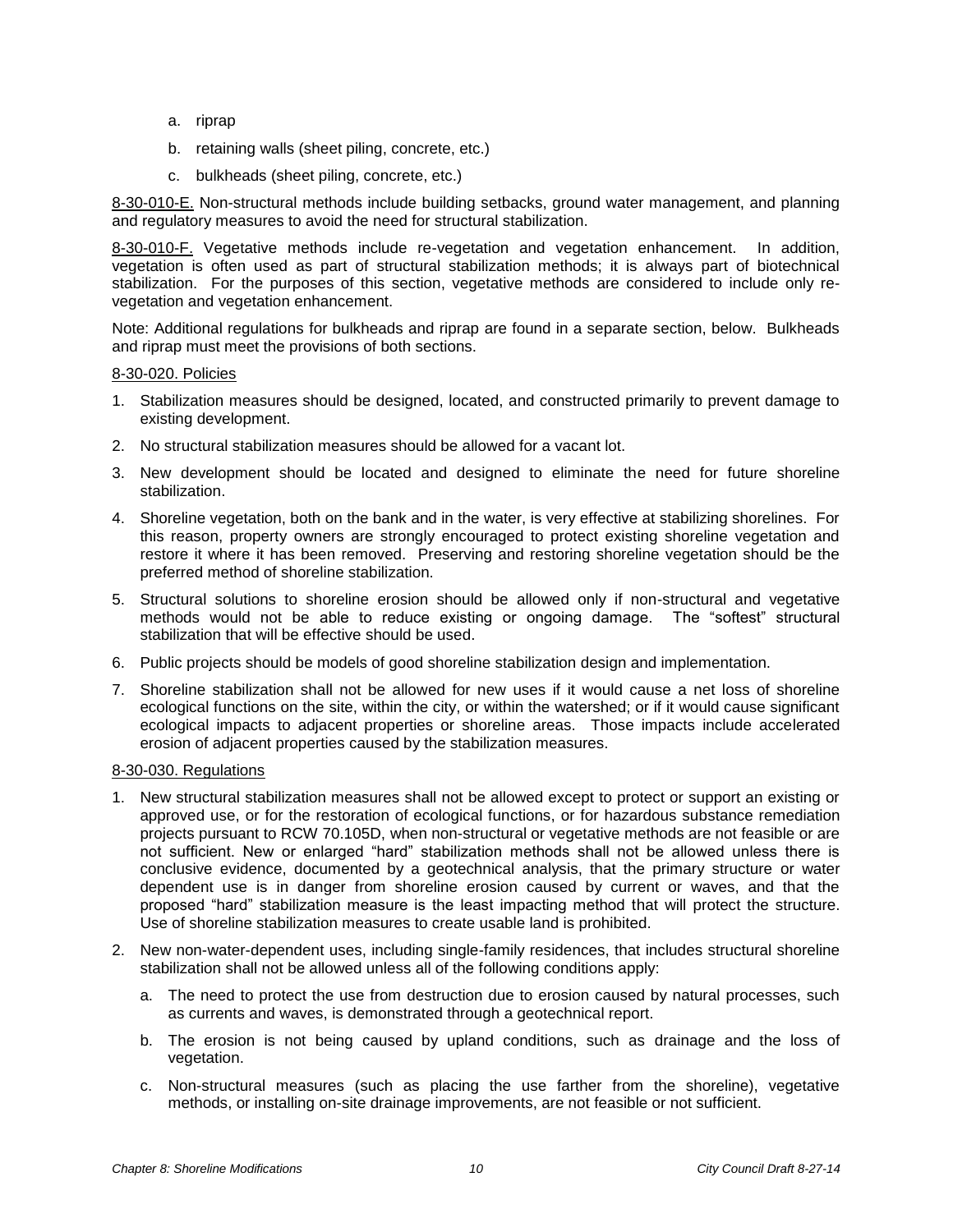- d. The stabilization will not cause significant ecological impacts to any species or habitat.
- 3. Creation of new lots that will require shoreline stabilization in order for development to occur shall not be allowed.
- 4. New uses in areas above unstable slopes and moderately unstable slopes shall be set back sufficiently to ensure that shoreline stabilization will not be needed during the life of the structure, as demonstrated by a geotechnical analysis.
- 5. Where structural shoreline stabilization measures are demonstrated to be necessary, the size of the stabilization measures shall be limited to the minimum necessary. Stabilization measures used shall be designed to minimize harm to ecological functions. Lost functions shall be mitigated to ensure no net loss of shoreline ecological functions. Soft approaches shall be used unless demonstrated by a geotechnical report to be insufficient to protect the primary structure or structures.
- 6. Shoreline stabilization measures shall be designed to restore, as much as possible, the ecological functions of the shoreline.
- 7. Where stabilization is necessary to alleviate erosion caused by removal of vegetation, vegetative stabilization measures shall be the only stabilization measures allowed.
- 8. Publicly financed or subsidized shoreline erosion control measures shall not restrict appropriate public access to the shoreline, except where such access is determined to be infeasible because of incompatible uses, safety, security, or harm to ecological functions. Where feasible, ecological restoration and public access improvements shall be incorporated into the project.
- 9. All applicable federal, state, and local permits shall be obtained and complied with in the construction of shoreline stabilization measures. All permits must be issued before any stabilization work takes place.
- 10. Enlarging or replacing an existing stabilization structure shall be evaluated the same as a new stabilization structure.
- 11. Where geotechnical reports are required that address the need to prevent potential damage to a primary structure, the following apply:
	- A. The geotechnical report shall address the necessity for shoreline stabilization by estimating time frames and rates of erosion and report on the urgency associated with the specific situation.
	- B. Hard armoring solutions shall not be authorized except when the geotechnical report confirms that there is a significant possibility that the structure will be damaged within three years as a result of shoreline erosion in the absence of such hard armoring measures, or where waiting until the need is that immediate would foreclose the opportunity to use measures that avoid impacts on ecological functions.
	- C. Where a geotechnical report confirms a need to prevent potential damage to a primary structure, but the need is not as immediate as three years, the report may still be used to justify more immediate authorization to protect against erosion using soft measures.
	- D. The geotechnical report shall be prepared by a qualified professional engineer or geologist who has professional expertise about the regional and local shoreline geology and processes.

## **8-30-040. Bulkheads and Riprap**

8-30-050. Applicability:

A. A bulkhead is a type of hard structural shoreline stabilization measure. Bulkheads are walls, constructed parallel to the shoreline and in contact with the water, whose primary purpose is to contain and prevent the loss of soil caused by erosion or wave action. A bulkhead-like structure used as part of the structure of a cantilevered dock is not regulated as a bulkhead as long as the width is no more than what is required to stabilize the dock.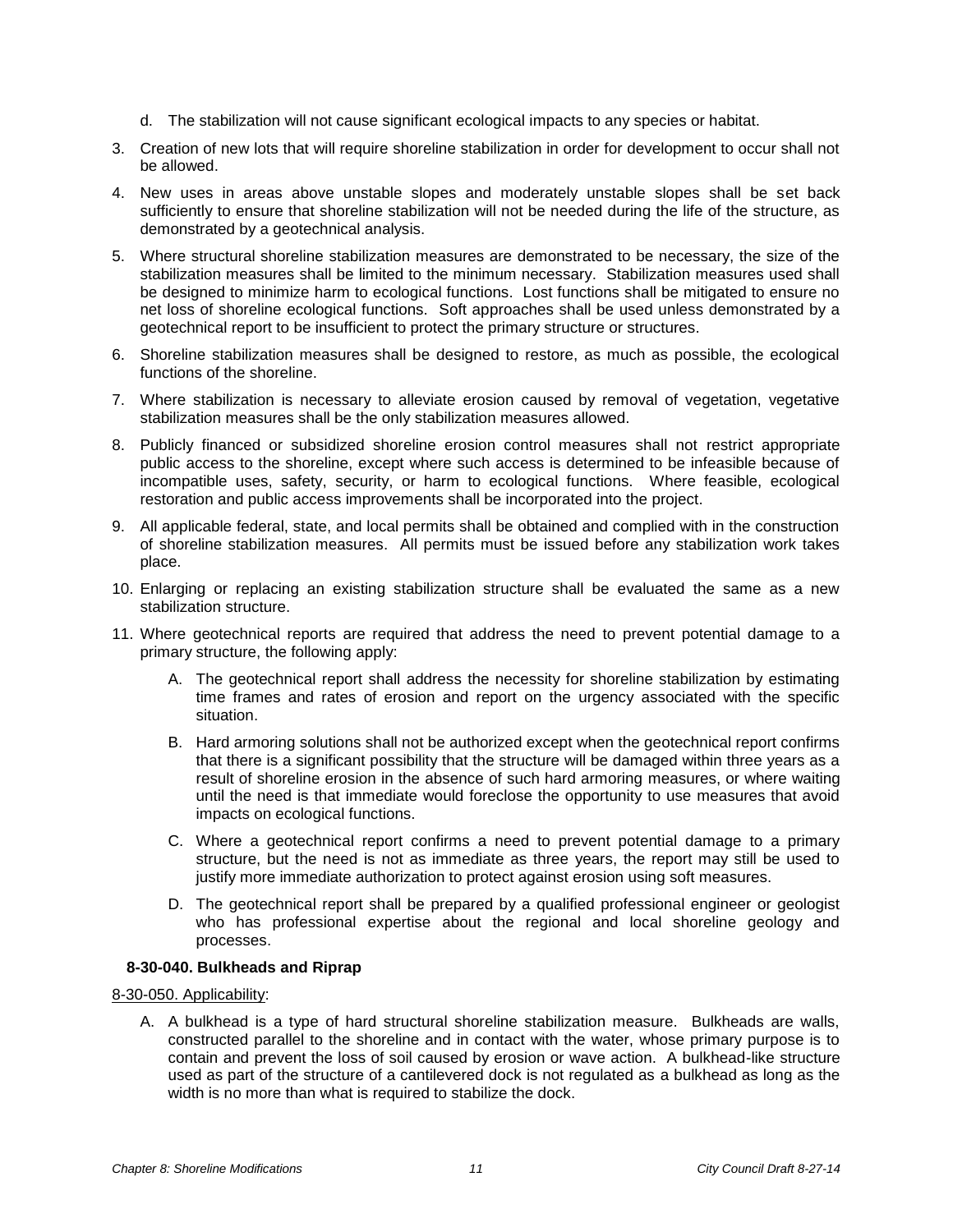B. Riprap is a layer, facing, or mound of stone placed on a slope.

C. Exemption: Certain bulkheads are exempt from the requirement to obtain a shoreline substantial development permit. However, all bulkheads must comply with the Shoreline Management Act, the rules implementing the Act, and this Master Program.

#### 8-30-060. Policies

- 1. A bulkhead or riprap are not preferred methods of stabilizing the shoreline, because bulkheads and riprap significantly degrade fish and wildlife habitat by the removal of shoreline vegetation, increase erosion on neighboring properties, and change the natural sedimentation process.
- 2. Cumulative impacts of bulkheads and riprap should be considered, since over time and as more shoreline is lost to bulkheading and riprap, the resulting loss of habitat may have long-term impacts on fish populations as well as to the overall ecological value of the lake.
- 3. Most areas along Moses Lake can be adequately stabilized using softer, more natural means, such as vegetation enhancement, rather than a bulkhead or riprap.
- 4. If the purpose is not stabilization, a retaining wall, set back from shoreline vegetation, should be used rather than a bulkhead at the water's edge. (Retaining walls for purposes other than shoreline stabilization must comply with the setback and buffering requirements under the heading "Environmental Impacts and Water Quality" in Chapter 6 of this SMP.)
- 5. Because a bulkhead or riprap on one property can accelerate erosion on adjacent properties, the impacts of a proposed bulkhead or riprap on adjacent properties should be analyzed and considered before the bulkhead or riprap is approved.
- 6. A bulkhead should be allowed only for shoreline stabilization, and only if all more ecologically-sound measures are proven infeasible.
- 7. Property owners are encouraged to remove existing bulkheads and restore the shoreline to a more natural state. As an incentive, such projects should be considered to be watershed restoration projects and therefore processed without a fee charged for the shoreline permit.

## 8-30-070. Regulations

- 1. All shoreline stabilization policies and regulations apply.
- 2. New or enlarged or replacement bulkheads or riprap for an existing principal structure or use, including residences, shall not be allowed unless there is conclusive evidence, documented by a geotechnical analysis, that the principal structure is in danger from shoreline erosion caused by currents or waves. Normal sloughing, or shoreline erosion itself, without a scientific or geotechnical analysis, is not demonstration of need. The geotechnical analysis shall evaluate on-site drainage issues and address drainage problems away from the shoreline edge before considering structural shoreline stabilization. The project design and analysis shall also evaluate vegetation enhancement and biotechnical stabilization as a means of reducing undesirable erosion. The geotechnical analysis shall demonstrate that the stabilization measure chosen is the softest means that will be sufficient to achieve stabilization. The geotechnical analysis shall evaluate impacts to neighboring properties caused by the proposed stabilization.
- 3. A bulkhead-type structure used to stabilize a dock may be permitted, but the size shall be limited to the minimum necessary for the dock. The stabilization structure shall not exceed 2' wider than the dock on each side nor shall it exceed 14' in total width along the shoreline.

## **8-35. Vegetation Conservation**

#### 8-35-010. Applicability:

A. Vegetation conservation includes activities to prevent the loss of plant communities that contribute to the ecological functioning of shoreline areas. The intent of vegetation conservation is to provide habitat, improve water quality, reduce destructive erosion, sedimentation, and flooding; and accomplish other functions performed by plant communities along shorelines. Vegetation conservation deals with the protection of existing diverse plant communities along the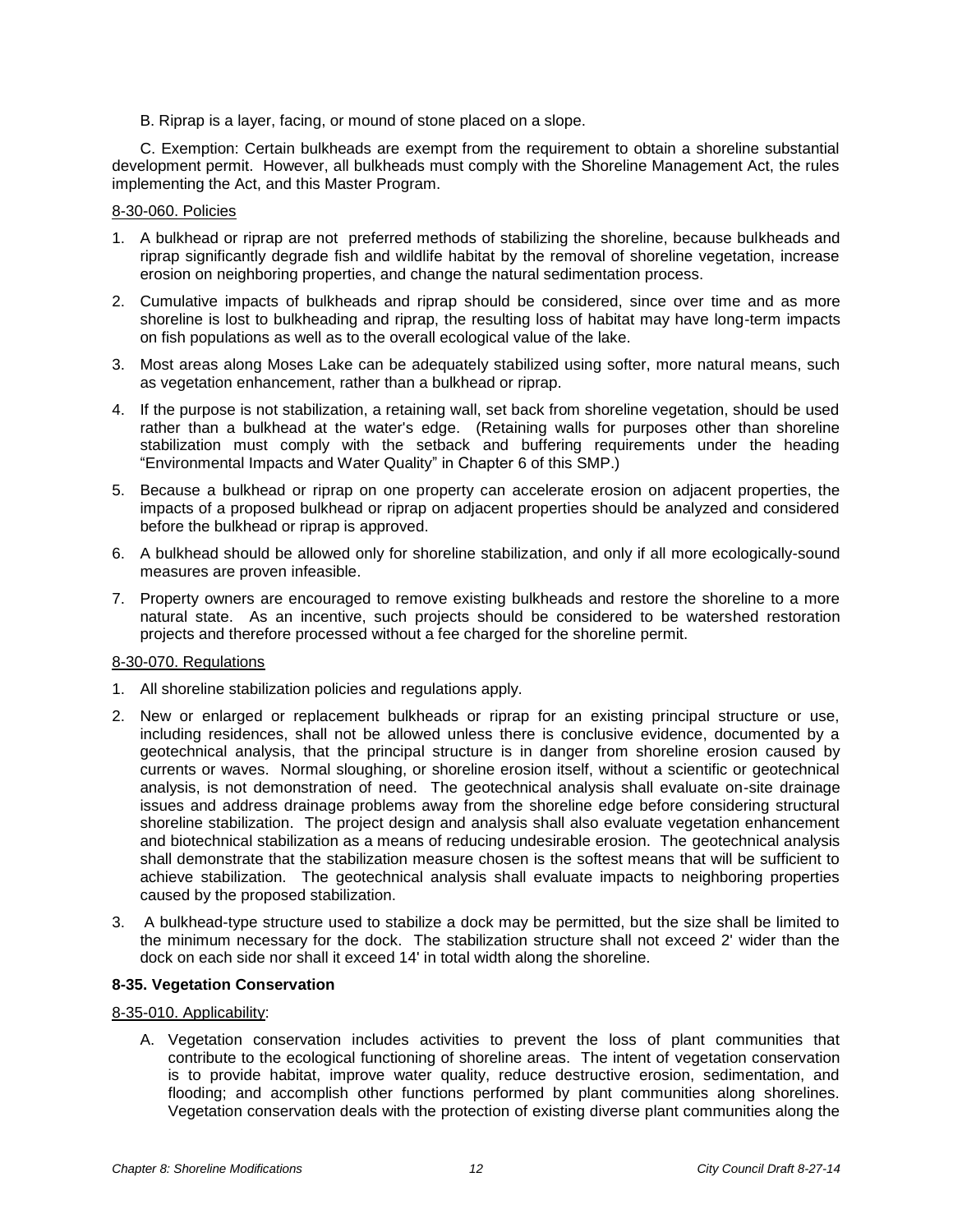shorelines, aquatic weed control, and the restoration of altered shorelines by reestablishing natural plant communities as a dynamic system that stabilizes the land from the effects of erosion.

- B. Vegetation conservation provisions are important for several reasons, including water quality, habitat, and shoreline stabilization. Shoreline vegetation improves water quality by removing excess nutrients and toxic compounds, and removing or stabilizing sediments. Habitat functions of shoreline vegetation include shade, recruitment of vegetative debris (fine and woody), refuge, and food production. Shoreline vegetation, especially woody plants with large root systems above the ordinary high water mark and emergent plants such as bulrushes, can be very effective at stabilizing the shoreline and preventing erosion. An additional reason that vegetation conservation provisions are important is that the Shoreline Management Act sets preferences for shorelines of statewide significance, such as Moses Lake. Those preferences include preserving the natural character, resources and ecology of the shoreline.
- C. Vegetation conservation provisions apply even to those uses that are exempt from the requirement to obtain any sort of shoreline permit.

#### 8-35-020. Policies

- 1. Natural plant communities within and bordering shorelines should be protected and maintained to ensure no net loss of shoreline ecological functions.
- 2. Natural shoreline vegetation should be maintained and enhanced to reduce the hazard of bank failures and accelerated erosion. Vegetation removal that is likely to result in soil erosion severe enough to create the need for structural shoreline stabilization measures should be prohibited.
- 3. Shoreline vegetation degraded by natural or manmade causes should be restored wherever feasible.
- 4. Non-structural and "soft" methods of shoreline stabilization, such as vegetation enhancement and soil bioengineering, are preferred to hard structures to arrest the processes of erosion, sedimentation, and flooding.
- 5. Removal of vegetation should be limited to the minimum necessary to reasonably accommodate the permitted use or activity.
- 6. The physical and aesthetic qualities of the natural shoreline should be maintained and enhanced.
- 7. Preference should be given to preserving and enhancing natural vegetation closest to the ordinary high water mark.
- 8. Aquatic weed management should stress prevention first.

#### 8-35-030. Regulations

- 1. Development shall be located away from shorelines where the Erosion Hazard has been identified as "Very High" or the Shoreline Exposure Range is shown as greater than ten (10) meters in the *Shoreline Inventory and Characterization*.
- 2. Restoration of any shoreline that has been disturbed or degraded shall use plant materials from the recommended list (see Chapter 14) or other species approved by the City, with a diversity and type similar to or better than that which originally occurred on the site. Questions about appropriate diversity and type shall be directed to agencies with jurisdiction, such as the departments of Ecology and Fish and Wildlife.
- 3. Stabilization of erosion-prone surfaces along shorelines shall utilize vegetative, non-structural means wherever possible.
- 4. Vegetation removal that would be likely to result in significant soil erosion or the need for structural shoreline stabilization measures is prohibited. This does not preclude the removal of noxious weeds, provided the disturbed area is promptly replanted with vegetation from the recommended list or if the site will fully re-vegetate on in its own within three growing seasons.
- 5. Topping of trees shall be prohibited in all cases.